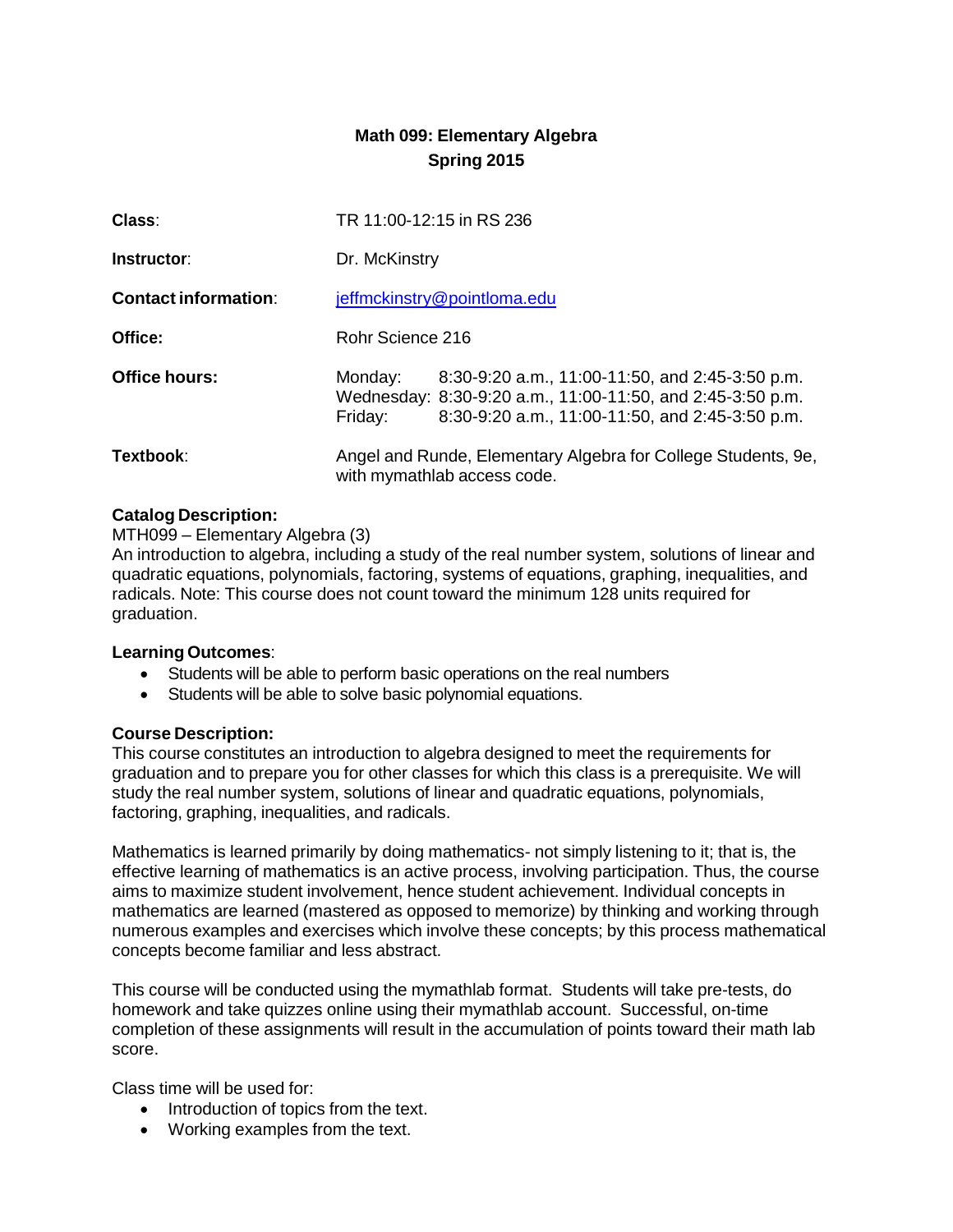- New material presented in class.
- Questions on subject material.
- Guided exploration of new topics.
- Presentation of student projects.
- Exams

#### **Grading: Grades for the course will be based on:**

Mymathlab pre-tests, homework, quizzes (40%), Two exams (15% each; for a total of 30%), Final exam (30%).

## **Pre-tests, Homework and Quizzes** (30%):

Assignments will be due each week as given on the mymathlab site. A homework assignment is late if it is not received by its deadline. Late work need not be accepted. Work accepted late due to extenuating circumstances may be assessed a penalty. The lowest two pre-test, homework and quiz grades will be dropped.

#### **Exams and Final** (15% each in class exam and 30% final exam):

Examinations and the Final Examination will include problems and questions over material assigned in the text, as well as material presented in class. No examination shall be missed without prior consent by me or a well-documented emergency beyond your control. A score of zero will be assigned for an examination that is missed without prior consent or a welldocumented emergency beyond your control. The examination schedule is included in the daily schedule.

#### **Final Exam: Date and Time**

The final exam date and time is set by the university at the beginning of the semester and may not be changed by the instructor. Only in the case that a student is required to take three exams during the same day of finals week is an instructor authorized to change the exam date and time for that particular student. The final exam is **Tuesday, May 5th , 2015 from 10:30 a.m. to 1:00 p.m**. The final exam is comprehensive.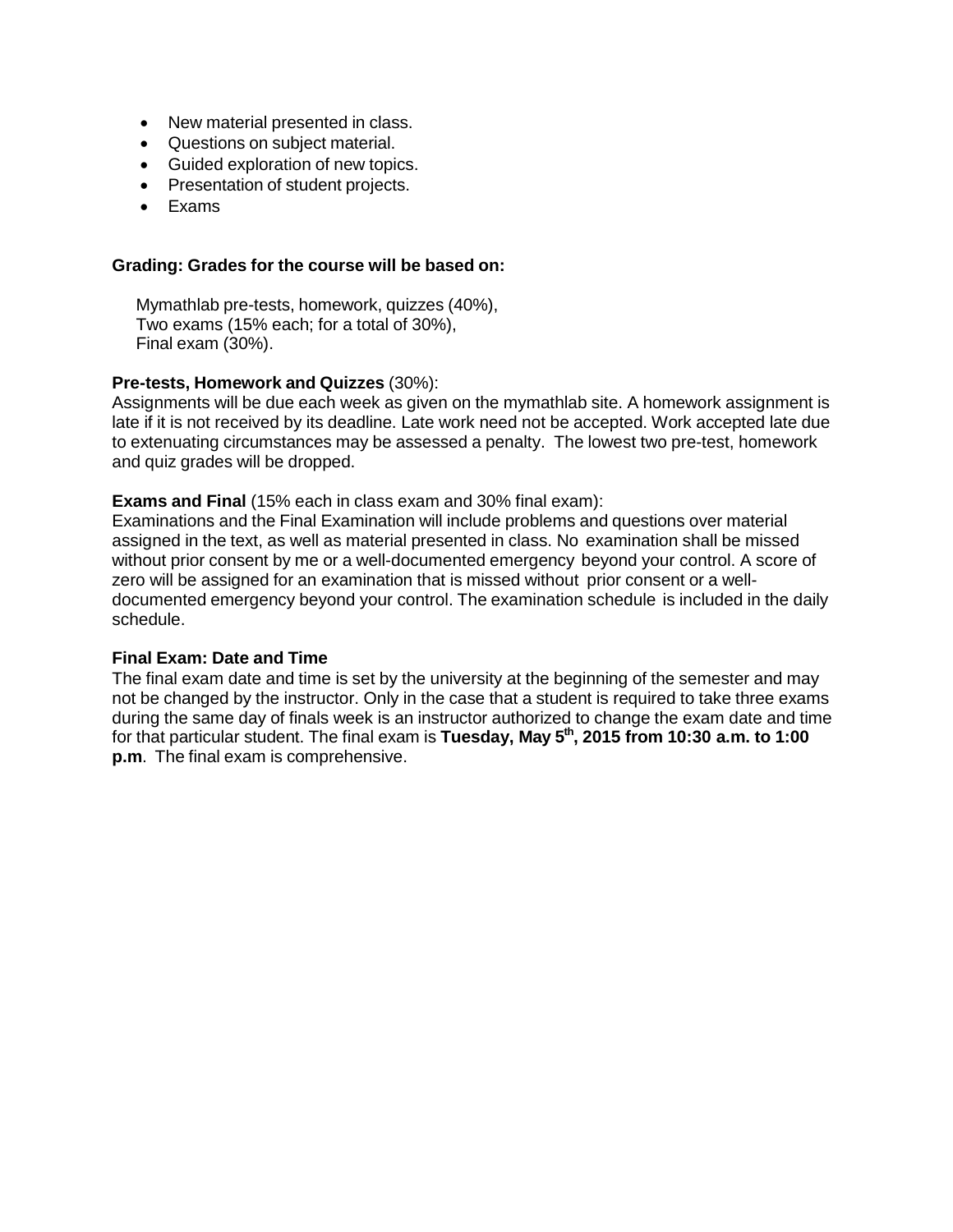## **Grading Scale**:

Course grades will be assigned based on the percentage of possible points earned in the course according to the following scale:

|               | (87.5, 90.0) | (77.5, 80.0) | (67.5, 70.0) |
|---------------|--------------|--------------|--------------|
| [92.5, 100.0] | [82.5, 87.5] | [72.5, 77.5] | [62.5, 67.5] |
| [90.0, 92.5]  | [80.0, 82.5] | [70.0, 72.5] | [60.0, 62.5] |

Note that scores lower than 60% will result in an F.

## **Attendance:**

Attendance is expected at each class session. In the event of an absence you are responsible for the material covered in class and the assignments given that day.

Regular and punctual attendance at all classes in which a student is registered is considered essential to optimum academic achievement. Therefore, regular attendance and participation in each course are minimal requirements to be met. There are no allowed or excused absences except as approved in writing by the Provost for specific students participating in certain university-sanctioned activities. Excused absences still count toward the 10%-20% limits, but allow students to make up work, quizzes, or tests missed as a result of a university-sanctioned activity. Activities of a unique nature, such as labs or other activities identified clearly on the syllabus, cannot be made up except in rare instances when instructors have given advanced, written approval for doing so. Whenever the number of accumulated absences in a class, for any cause, exceeds ten (10) percent of the total number of class meetings, the faculty member should send an e-mail to the student and the Vice Provost for Academic Administration (VPAA) warning of attendance jeopardy. If more than twenty (20) percent of the total number of class meetings is reported as missed, the faculty member or VPAA may initiate the student's deenrollment from the course without further advanced notice to the student. If the date of deenrollment is past the last date to withdraw from a class, the student will be assigned a grade of W or WF consistent with university policy in the Grading section of the catalog. There are no refunds for courses where a de-enrollment was processed. For more details see the PLNU catalog: [http://catalog.pointloma.edu/content.php?catoid=14&navoid=1089#Class\\_Attendance](http://catalog.pointloma.edu/content.php?catoid=14&navoid=1089&Class_Attendance)

# **Class Enrollment:**

It is the student's responsibility to maintain his/her class schedule. Should the need arise to drop this course (personal emergencies, poor performance, etc.), the student has the responsibility to follow through (provided the drop date meets the stated calendar deadline established by the university), not the instructor. Simply ceasing to attend this course or failing to follow through to arrange for a change of registration (drop/add) may easily result in a grade of F on the official transcript.

# **Academic Accommodations:**

While all students are expected to meet the minimum academic standards for completion of their courses as established by the instructors, students with special needs may require academic accommodations. At Point Loma Nazarene University, students requesting academic accommodations must file documentation with the Disability Resource Center (DRC), located in the Bond Academic Center. Once the student files documentation, the Disability Resource Center contacts the student's instructors and provides written recommendations for reasonable and appropriate accommodations to meet the individual needs of the student. This policy assists the university in its commitment to full compliance with Section 504 of the Rehabilitation Act of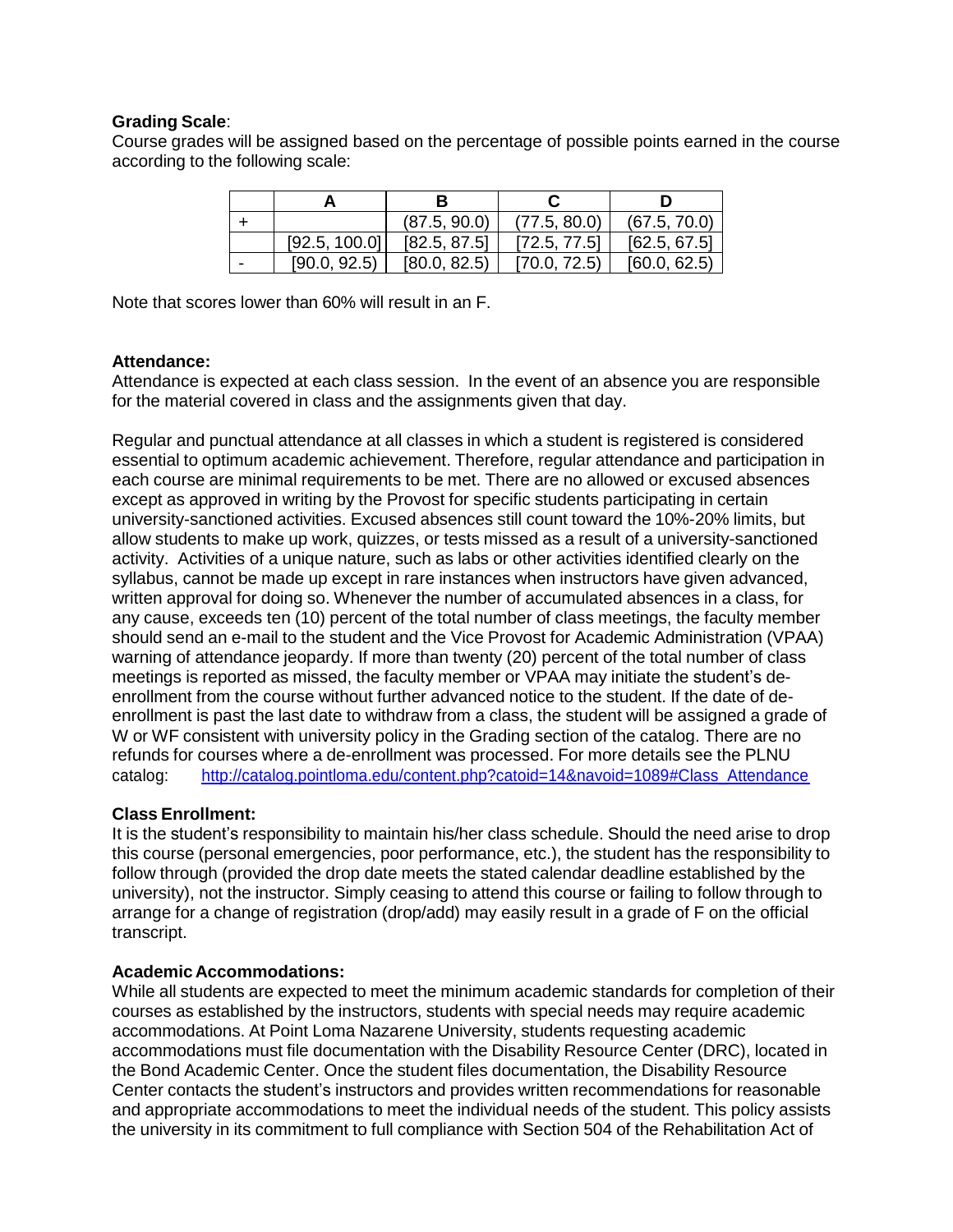1973, the Americans with Disabilities (ADA) Act of 1990, and ADA Amendments Act of 2008, all of which prohibit discrimination against students with special needs and guarantees all qualified students equal access to the benefits of PLNU programs and activities. For more details see the PLNU catalog:

[http://catalog.pointloma.edu/content.php?catoid=14&navoid=1089#Academic\\_Accommodations](http://catalog.pointloma.edu/content.php?catoid=14&navoid=1089&Academic_Accommodations)

Students with learning disabilities who may need accommodations should discuss options with the instructor during the first two weeks of class.

## **Academic Honesty:**

The Point Loma Nazarene University community holds the highest standards of honesty and integrity in all aspects of university life. Any violation of the university's commitment is a serious affront to the very nature of Point Loma's mission and purpose. Violations of academic honesty include cheating, plagiarism, falsification, aiding academic dishonesty, and malicious interference. The details of PLNU's meaning of each of these words can be found in the PLNU catalog at:

[http://catalog.pointloma.edu/content.php?catoid=14&navoid=1089#Academic\\_Honesty](http://catalog.pointloma.edu/content.php?catoid=14&navoid=1089&Academic_Honesty)

A student remains responsible for the academic honesty of work submitted in PLNU courses and the consequences of academic dishonesty beyond receipt of the final grade in the class and beyond the awarding of the diploma. Ignorance of these catalog policies will not be considered a valid excuse or defense. Students may not withdraw from a course as a response to a consequence.

A student who is caught cheating on any item of work will receive a zero on that item and may receive an "F" for the semester. See the PLNU Catalog for a further explanation of the PLNU procedures for academic dishonesty

[\(http://catalog.pointloma.edu/content.php?catoid=14&navoid=1089#Academic\\_Honesty\).](http://catalog.pointloma.edu/content.php?catoid=14&navoid=1089&Academic_Honesty))

#### **Copyright Protected Materials**

Point Loma Nazarene University, as a non-profit educational institution, is entitled by law to use materials protected by the US Copyright Act for classroom education. Any use of those materials outside the class may violate the law.

#### **General Advice:**

The key to success in this class is to attend lectures regularly and do your homework. You learn mathematics by doing it yourself. You should expect to spend approximately two hours outside of class for every one hour in class working on homework and going over concepts. When doing homework, please note it is normal to not be able to do every problem correct on the first attempt. Do not be discouraged, instead seek help.

Read the material prior to coming to class. It is not possible to learn most math "cold" the first time it is presented. If you try working the examples first, you will find it easier to follow me as I work them in class.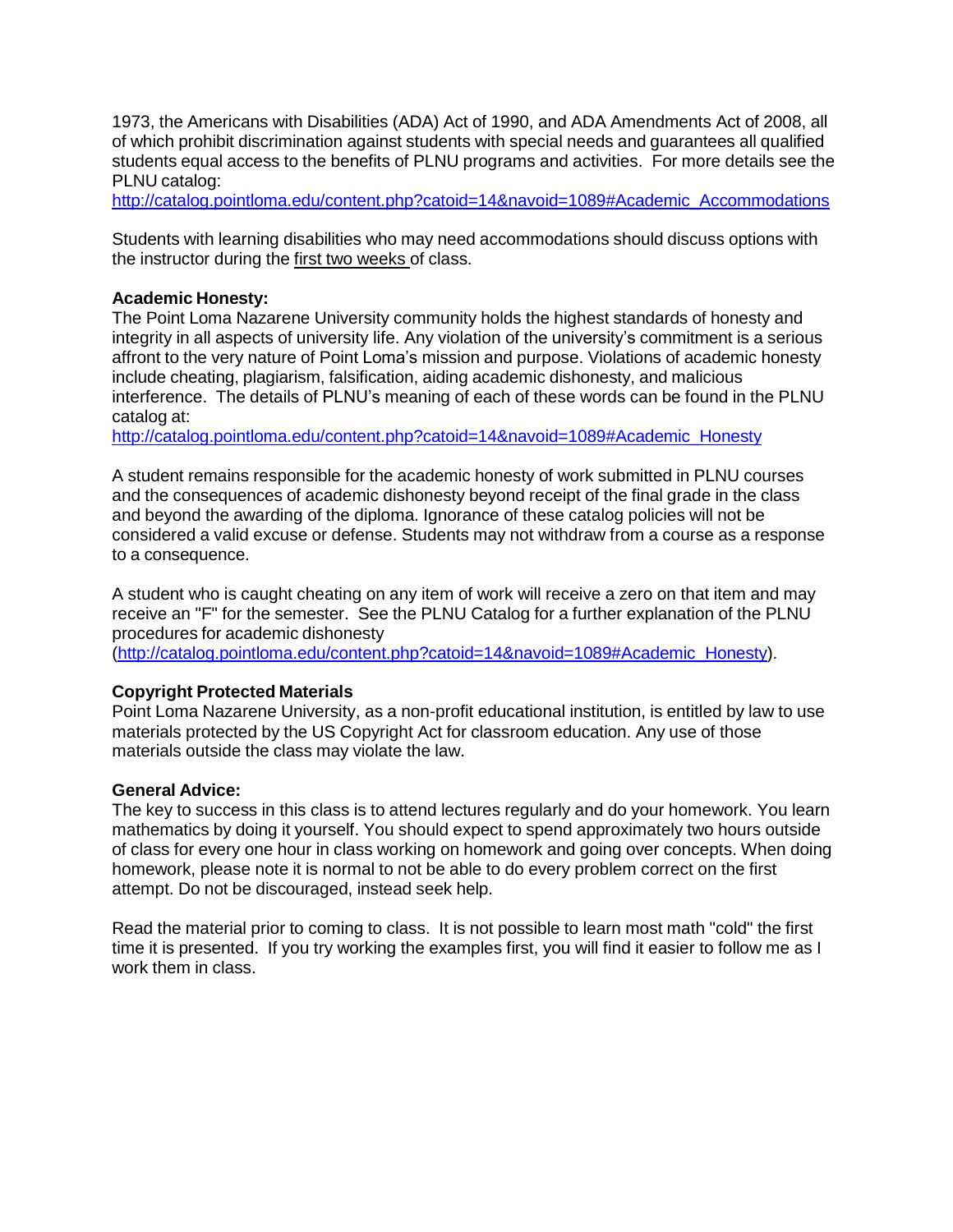# **Sources of Help:**

1. Me. If you have questions, ask me. I am also available during my office hours as listed above, or via email as listed above.

- 2. FREE TUTORING- Math Learning Center, RS-230. Hours are posted on the door.
- 3. Other classmates. Form study groups! Work together!
- 4. The mymathlab site: This site has alternative sources of information on the class material.

## **Homework Assignments**

- 1. Homework will be assigned after every class period in which we cover something new.
- 2. Homework is always due at the beginning of the next class period.
- 3. The homework assigned on a given day will be taken from the "Practice the skills" AND "Problem solving" sections at the end of each section covered. Do the problems with green numbers, AND the problem following it. The sections that will be covered each class period are given in the course schedule below. For example, the sections for the first day are 1.2-1.10. You should do the following problems: Section 1.2: 21, 22, 27,28, 33,34, 35,36, 37,38, 39,40 and 41,42. Section 1.3: 15,16, 19,20, 29,30, 37,38, 41,42, 47,48, 49,50, 55,56, 63,64, 71,72, 73,74, 75,76, 85,86, 99,100, 101,102, 103,104, 107,108, Section 1.4: …. …

Section 1.10: 29,30, 35,36, 55,56

This assignment will be due at the beginning of the next class period. (Note: chapter 1 is mostly review, so there are more problems than normal.)

The green-numbered problems all are similar to one of the example problems, so you can see an example worked out in the chapter that corresponds to the problem you are working on. All green problems are odd numbered. Note that all odd problems have the answer in the back of the book.

Note: I am assigning a minimal set of homework. If you have trouble with certain problems, you may need to work extra problems in order to master that problem type so that similar problems on the examination will be easy for you to solve.